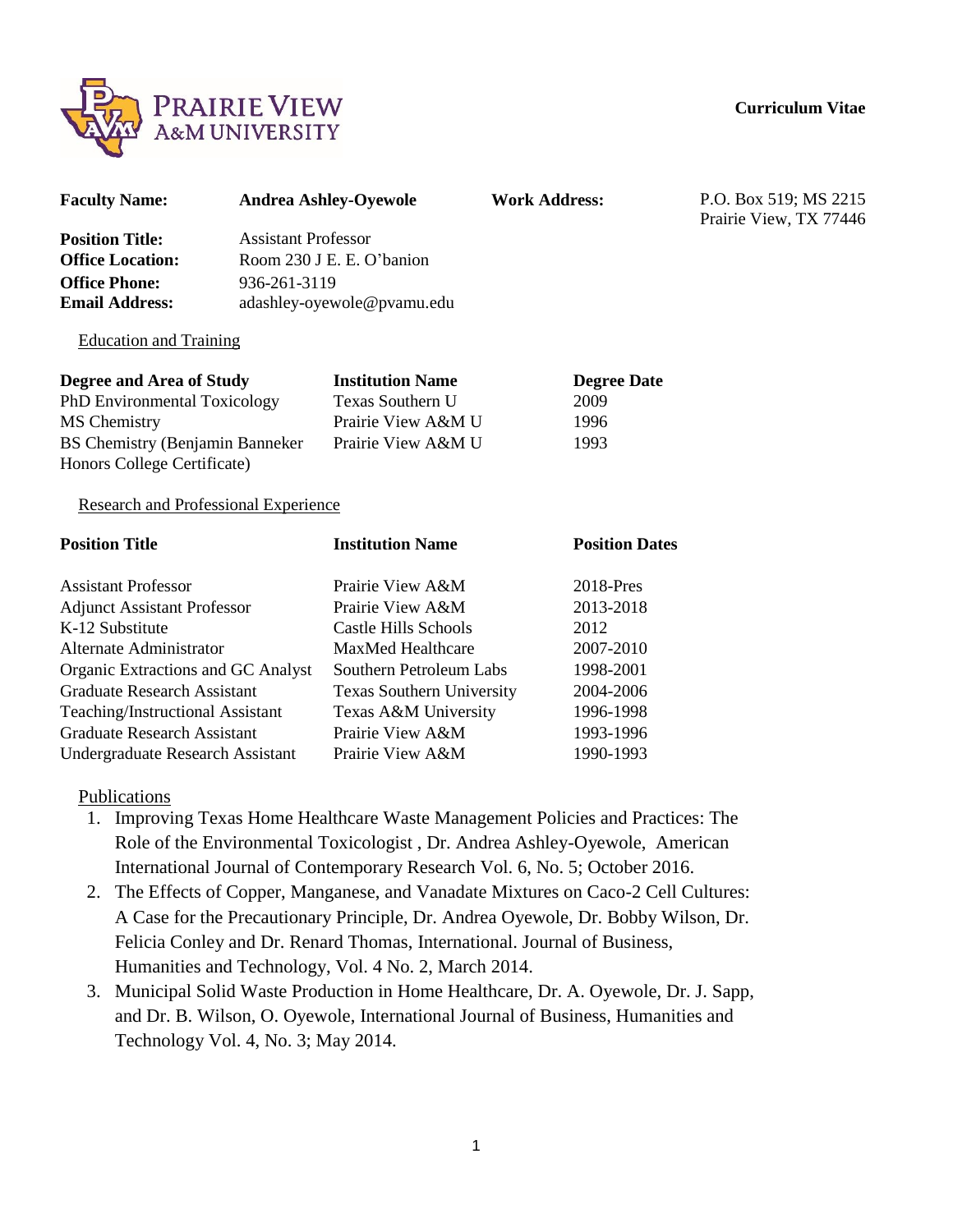4. The Interfacial Chemistry of the Grignard Reaction: The Composition of the Film Formed on Air-Exposed Magnesium, Juan B. Abreu, Jose E. Soto, Andrea Ashley-Facey, Manuel P. Soriaga, John F. Garst, and John L. Stickney, Journal of Colloid and Interface Science, vol. 206, issue 1, pp. 247-251,1998.

Synergistic Activities Faculty Senator Advisor to Chemistry Club (2015-pres) Department of Chemistry Hiring Committee (2016- Pres) Department Chemistry Curriculum Committee Member (2019) Department of Chemistry Exit Survey Committee (2019) Department of Chemistry Cosmetic Chemistry Curriculum Design Team (2019) Department of Chemistry ACS-Hatch Program Coordinator (2019) Department of Chemistry Student Engagement Committee Member Undergraduate Science Education Task Force Co-Chair for the Enhance Student Academic Success committee (2019) ORISP - Undergraduate Research Council Member PVAMU (2019) Department of Chemistry Green Chemistry Commitment Team Coordinator (2020) Department of Chemistry Taskstream Program Assessment Team Member (2020)

## Additional Training/Skills

- US EPA Small Water Systems Monthly Webinar Series, "Drinking water Microbes 101" Certificate for Attendance (One Contact Hour) May 19, 2020
- Clery Act Basic Certificate PVAMU April  $7<sup>th</sup>$ , 2020
- Certificate of Completion "How to Use Interactive Lecturing as Pedagogy of Engagement", (Online) October 3, 2019.
- Certificate of Completion 40 hour Crime Scene Investigations Training PVAMU, August 2, 2019.
- Continuing Education Certificate (10 CEUs) "STEM Women of Color Conclave/STEM Leadership Academy" Fielding Graduate University/Society of STEM Women of Color, June 2019.
- Certificate of Completion, for One Contact Hour, EPA's Small System Monthly Webinar Series: Source Water Protection, June 26, 2018.
- ThermoFisher Scientific Elemental Analysis Workshop Series North America May 25, 2017.
- Continuing Education "STEM Women of Color Conclave/STEM Leadership Academy" Fielding Graduate University/Society of STEM Women of Color, September 17-19, 2016.
- Certificate of Attendance "Get Students to Focus on Learning Instead of Grades" Metacognition is Key Seminar PVAMU 2016.
- Texas A&M AgriLife Extension Certificate "Minimizing Potential Health Problems Associated with Household Products and Organic Gases (65)" 2015.
- Climate Science Course Certificate of Achievement (TAMU AgriLife Ext.) 2015.

## Professional Memberships

- American Chemical Society (ACS member)
- American Association for the Advancement of Science (AAAS Member)
- National Organization for the Professional Advancement of Black Chemists and Chemical Engineers (NOBCChE Member)
- Society of Environmental Chemistry and Toxicology (SETAC member)
- Sigma Xi Scientific Honor Society (Member and PVAMU Chapter Secretary/Voting Delegate)